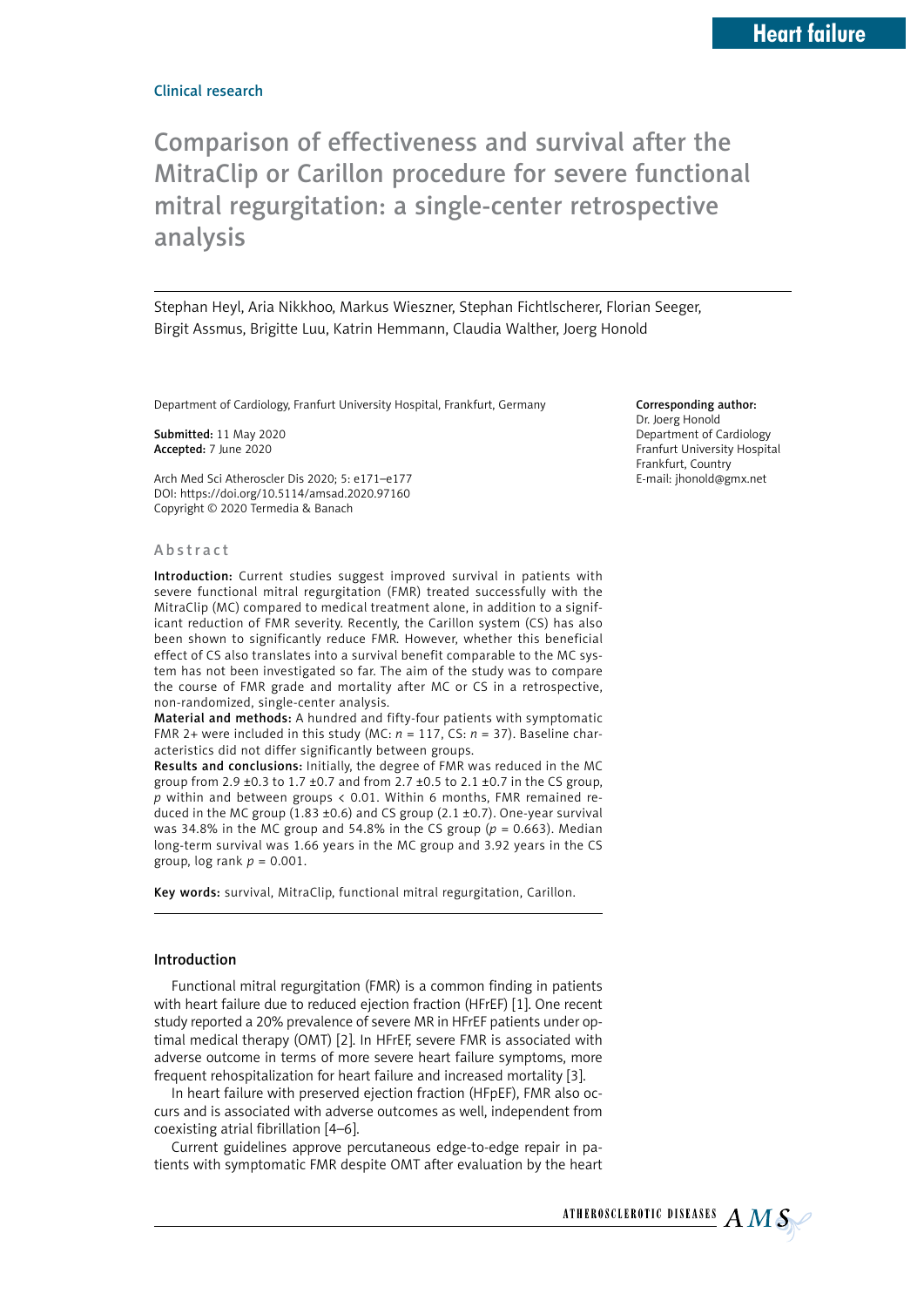team with a level IIb C indication [1], based on early studies [7, 8]. More recent data provide conflicting evidence whether the MitraClip (MC) procedure can attenuate heart failure and improve prognosis [9, 10]. However, in a selected population of patients in the COAPT trial [9], MC was associated with significantly improved survival (33% relative risk reduction for all-cause mortality), compared to FMR patients under OMT alone.

Catheter-based mitral annuloplasty with the Carillon system (CS) represents another option for percutaneous therapy in FMR [11]. So far, limited evidence regarding safety, feasibility and especially therapeutic effects of the CS device has been available [12, 13]. Recently, the randomized, blinded and sham-controlled Reduce-FMR trial from 2019 [14] assigned 120 patients with HFrEF and severe FMR to either OMT and a sham procedure or implantation of a CS device with blinded follow-up for mitral regurgitation volume and left ventricular dimensions. After 12 months, MR regurgitation volume decreased significantly, as well as left ventricular end-diastolic diameters. Moreover, a nonsignificant trend towards improved heart failure symptoms, reduced rehospitalization rates and mortality could be observed, although the study was neither designed nor powered for these endpoints.

Whether these competing devices, MC and CS, provide comparable effectiveness in terms of reduction of FMR and impact on prognosis has not been investigated separately so far in a head-tohead comparison study. Therefore, the aim of the present study was to describe the effectiveness in MR reduction as well as all-cause mortality after either MC or CS as endpoints in a non-randomized single-center retrospective study.

## Material and methods

## **Patients**

Inclusion criteria for this single-center retrospective study were a history of interventional therapy for severe FMR or combined etiology with predominant functional MR by either MC or CS between 2013 and 2018 at Goethe University Hospital, Frankfurt, Germany. All patients suffered from symptomatic mitral regurgitation 2+ or 3 despite optimized medical therapy according to current guidelines at the time of invasive therapy. Assignment to the individual therapy was non-randomized and based on the choice of the operating cardiologist after an interdisciplinary heart team consensus favoring an interventional approach.

Exclusion criteria for CS were a history of or indication for cardiac resynchronization therapy with a left ventricular pacing lead in the coronary sinus, calcified mitral annulus, or prior mitral valve surgery. Exclusion criteria for MC were defined according to the consensus paper on AV valve therapy of the German Cardiac Society [15].

All patients gave their written informed consent on data collection and publication. The study was approved by the local ethics committee (protocol No. 512/15). The study was conducted according to the Declaration of Helsinki of 1975.

Patients were followed by telephone calls, contact with their general practitioner or request at a civil registry office.

## Methods

Echocardiographic studies at baseline and follow-up were obtained according to the guidelines of the European Society of Cardiology [16], quantifying MR in three grades of severity by integrative assessment of qualitative, semi-quantitative and quantitative parameters.

In brief, MC was performed under general anesthesia after transfemoral venous access and transseptal puncture with access to the left atrium by TOE-guided grasping of the mitral leaflets with the MitraClip device and creating a novel double mitral orifice in order to reduce the severity of FMR [7].

CS was performed in conscious sedation by transjugular retrograde venous access of the coronary sinus and placement of an individually sized device for approximation of the mitral leaflets by reducing the mitral anulus diameter. Simultaneously, coronary angiography of the left circumflex and right coronary artery was performed in order to detect any significant coronary impingement by the device [11].

Echocardiographic follow-up was performed immediately after the procedure, and 6 months thereafter. Information about the vital status 12 months after therapy and thereafter was obtained by phone calls with the patients or requests of survival to the local authorities.

## Statistical analysis

All statistical analysis was performed with SPSS 13.0.

If not depicted otherwise, continuous variables are given as mean ± standard error, categorical variables as frequencies and percentages. Differences between variables were calculated using the  $\chi^2$  test for categorical variables and one-way ANOVA test for continuous variables. Multivariate analysis was performed by stepwise forwards Cox proportional hazards ratio regression analysis. All *p*-values are reported two-sided with a level of significance of *p* < 0.05. The Kaplan-Meier estimator was used for survival analysis and the log rank test.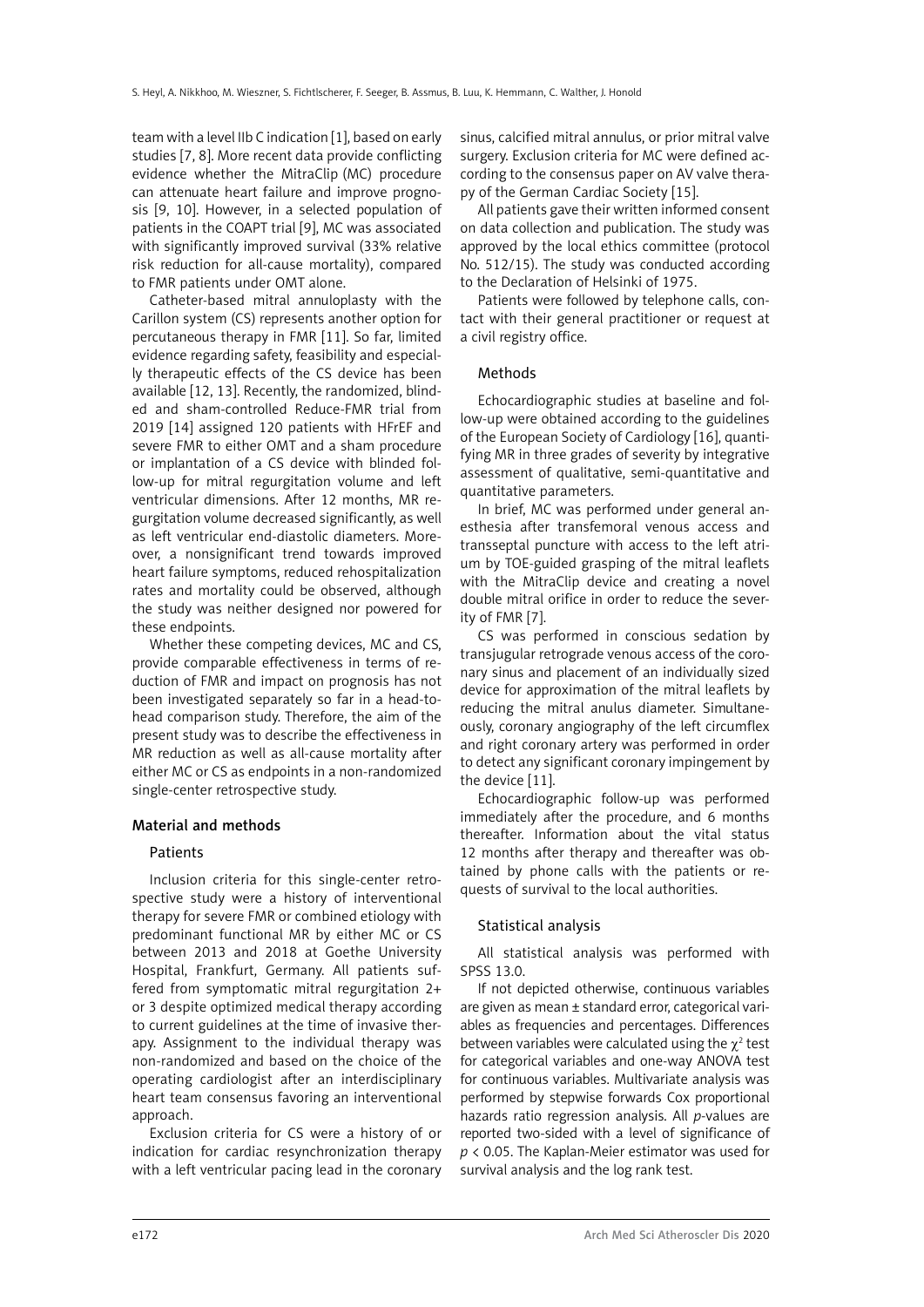Comparison of effectiveness and survival after the MitraClip or Carillon procedure for severe functional mitral regurgitation: a single-center retrospective analysis

# Results

*N* = 117 patients underwent treatment with the MitraClip,  $n = 37$  patients were treated with the Carillon. No patients were lost to follow-up.

## Patient characteristics and procedural data

Baseline characteristics of the two groups are depicted in Table I.

Patients in the CS group were significantly more often male, with a lower number of implanted ICDs. Ischemic heart disease was the leading cause of functional MR in both groups. Guideline-directed heart failure medication was uptitrated to the maximum tolerable dose in both groups before device implantation.

Both severity of FMR and degree of heart failure were more pronounced in the MC group, regarding lower left ventricle ejection fraction (LVEF)

| Parameter                           | Carillon ( $n = 37$ ) | MitraClip ( $n = 117$ ) | P-value |
|-------------------------------------|-----------------------|-------------------------|---------|
| Female gender                       | 20 (54.1)             | 34 (29.1)               | 0.005   |
| Age [years]                         | $72.4 \pm 12.3$       | $75.0 \pm 11.1$         | 0.36    |
| BMI [kg/m <sup>2</sup> ]            | $27.4 \pm 5.3$        | $27.0 \pm 5.1$          | 0.91    |
| EURO-Score II                       | $13.4 \pm 13.4$       | $9.8 \pm 8.2$           | 0.33    |
| LVEF $(%)$                          | $41 + 17$             | $37 + 16$               | 0.20    |
| Coronary artery disease             | 23 (62.2)             | 60 (51.2)               | 0.53    |
| History of CABG                     | 9(24.3)               | 23 (19.7)               | 0.54    |
| ICD                                 | 8(21.6)               | 48 (41.0)               | 0.032   |
| Vital parameters:                   |                       |                         |         |
| Systolic BP [mm Hg]                 | $122 + 25$            | $122 + 20$              | 0.47    |
| Diastolic BP [mm Hg]                | $71 + 13$             | $69 + 11$               | 0.35    |
| Heart rate [beats/min]              | $67 + 15$             | $72 + 12$               | 0.21    |
| Laboratory parameters:              |                       |                         |         |
| NT-proBNP [pg/ml]                   | 2985 ±2896            | 4374 ±8094              | 0.46    |
| Hemoglobin [mg/dl]                  | $12.2 \pm 2.1$        | $12.1 \pm 2.1$          | 0.48    |
| GFR [ml/min]                        | $51.8 \pm 20.3$       | $52.2 \pm 21.8$         | 0.45    |
| Medication:                         |                       |                         |         |
| ASA                                 | 12 (38.7)             | 38 (33.9)               | 0.62    |
| ACEI or ARB                         | 28 (90.3)             | 96 (85.7)               | 0.77    |
| B-blocker                           | 31(87)                | 93 (83.0)               | 0.21    |
| MRA diuretic agent                  | 11(35.5)              | 53 (47.3)               | 0.24    |
| Diuretic agents                     | 37 (100)              | 103 (88)                | 0.047   |
| Echocardiographic parameters:       |                       |                         |         |
| Mitral regurgitant grade            | $2.7 \pm 0.5$         | $2.9 \pm 0.3$           | 0.006   |
| Vena contracta width [mm]           | $5.8 \pm 1.3$         | $6.5 \pm 1.3$           | 0.015   |
| EROA [cm <sup>2</sup> ]             | $0.36 \pm 0.17$       | $0.43 \pm 0.15$         | 0.026   |
| Mitral regurgitant volume [ml/beat] | $56.3 \pm 34.1$       | $63.5 + 23.2$           | 0.07    |
| LVEDD [mm]                          | $56.1 \pm 8.1$        | $62.1 \pm 10.4$         | 0.01    |
| Tricuspid regurgitant grade         | $2.0 \pm 0.7$         | $1.8 \pm 0.8$           | 0.22    |
| Systolic PAP [mm Hg]                | $50.6 \pm 9.8$        | $51.9 \pm 15.7$         | 0.77    |

*Data are presented as n (%) or mean ± standard deviation. ACE – angiotensin-converting enzyme inhibitor, ARB – angiotensin-receptor blocker, BMI – body mass index, BP – blood pressure, CABG – coronary artery bypass graft surgery, EROA – effective regurgitant orifice area, GFR – glomerular filtration rate estimated by MDRD formula, ICD – implantable cardioverter-defibrillator, LVEF – left ventricular ejection fraction, LVEDD – left ventricular end-diastolic diameter, MRA – mineralocorticoid receptor antagonist, NT-proBNP – N-terminal pro-B-type natriuretic peptide, NYHA – New York Heart Association, PAP – pulmonary artery pressure.*

Table I. Baseline characteristics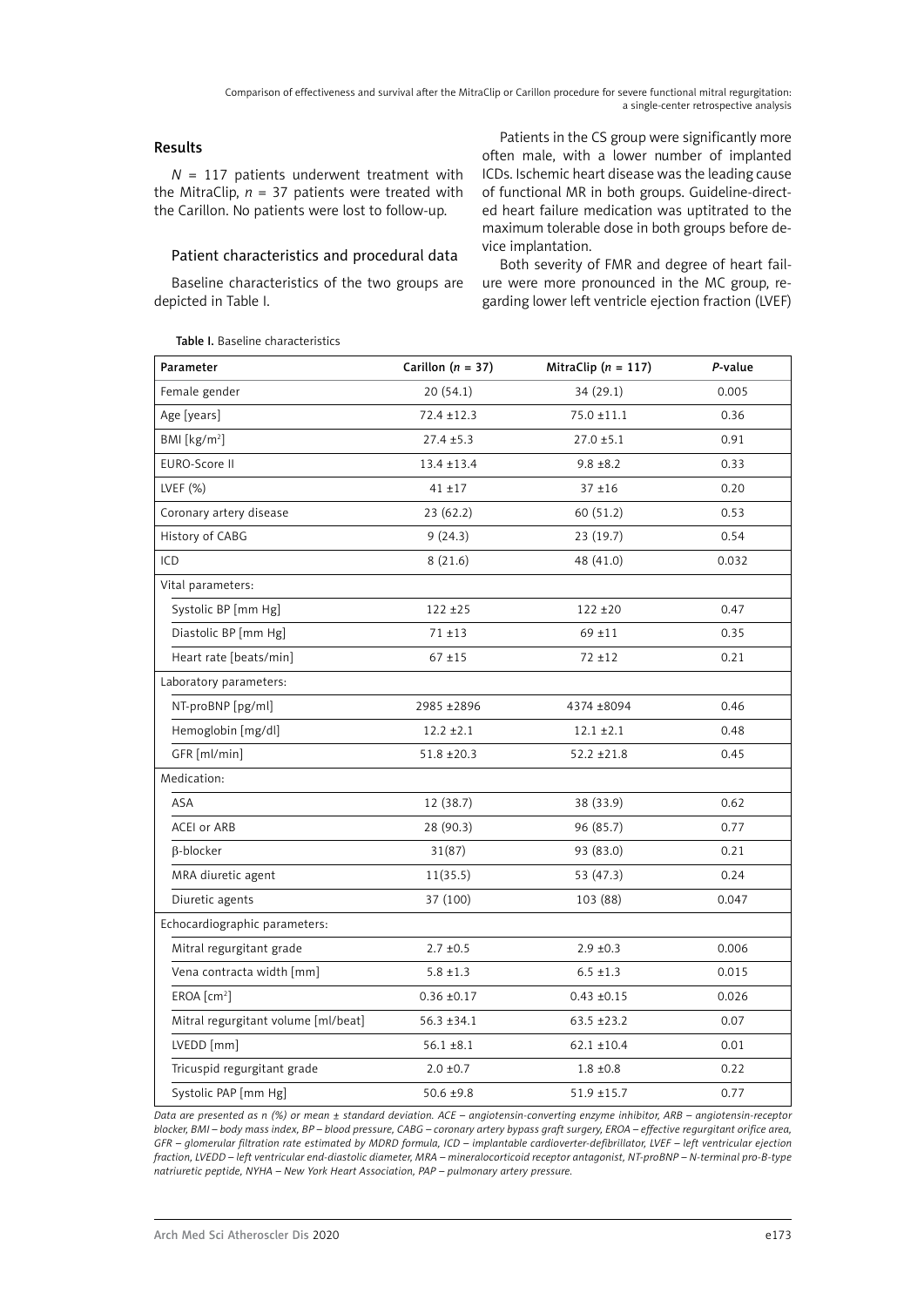| Table II. Echocardiographic follow-up                |                       |                                                     |                           |                                        |                                                             |                      |                                                    |                           |                                       |                                                   |                                                                         |                              |
|------------------------------------------------------|-----------------------|-----------------------------------------------------|---------------------------|----------------------------------------|-------------------------------------------------------------|----------------------|----------------------------------------------------|---------------------------|---------------------------------------|---------------------------------------------------|-------------------------------------------------------------------------|------------------------------|
| Parameter                                            | MitraClip<br>baseline | tollow-up<br>initial<br>≚                           | follow-up<br>6-month<br>ѯ | baseline-<br>P-value<br>$\frac{5}{15}$ | follow-up 2 <sup>nd</sup> follow-up<br>baseline-<br>P-value | baseline<br>Carillon | follow-up<br>initial<br>უ                          | follow-up<br>6-month<br>უ | 1st follow-up<br>baseline-<br>P-value | 2 <sup>nd</sup> follow-up<br>baseline-<br>P-value | 1st follow-up 2 <sup>nd</sup> follow-up<br>between<br>P-value<br>deltas | between<br>P-value<br>deltas |
| Patients, n (%)                                      | 99 (88.4)             | 97 (86.6)                                           | 38 (33.9)                 |                                        |                                                             | 31 (100)             | 26 (83.9)                                          | 11 (35.5)                 |                                       |                                                   |                                                                         |                              |
| Median (IQR)<br>Days after<br>procedure              |                       | 6(11.5)                                             | 189 (51.5)                |                                        |                                                             |                      | 28.5 (89.75)                                       | 200 (48)                  |                                       |                                                   |                                                                         |                              |
| MR grade                                             | $2.9 + 0.3$           | $1.68 + 0.72$                                       | $1.83 + 0.6$              | (0.001)                                | (0.001)                                                     | $2.7 \pm 0.5$        | $2.1 \pm 0.65$                                     | $2.14 \pm 0.71$           | (0.001)                               | 0.131                                             | 0.001                                                                   | 0.18                         |
| Vena contracta<br>width [mm]                         | $6.49 \pm 1.3$        | $4.65 \pm 1.69$                                     | $4.88 \pm 1.36$           | 0.001                                  | 0.263                                                       | $5.8 \pm 1.3$        | $5.42 \pm 1.51$                                    | $4.73 \pm 1.0$            | 0.655                                 | 0.101                                             | 0.173                                                                   | $\frac{0}{1}$                |
| EROA[cm <sup>2</sup> ]                               |                       | $0.43 \pm 0.15$ 0.25 $\pm 0.11$                     | $0.3 + 0.18$              | 0.003                                  | 0.655                                                       | $0.36 \pm 0.17$      | $0.26 \pm 0.11$                                    | $0.26 \pm 0.09$           | 0.004                                 | 0.176                                             | 0.193                                                                   | 0.89                         |
| Regurgitant<br>volume [ml]                           | $63.5 + 23.2$         | $34.81 \pm 20.17$ $34.25 \pm 23.27$                 |                           | 0.001                                  | 0.18                                                        | 56.3 ±34.1           | 39.29 ±17.62 44.75 ±12.43                          |                           | 0.003                                 | 0.398                                             | 0.493                                                                   | 0.57                         |
| VEDD [mm]                                            |                       | $62.1 \pm 10.4$ 61.46 $\pm 11.74$ 63.22 $\pm 12.36$ |                           | 0.04                                   | 0.857                                                       | $56.1 + 8.1$         | 55.31 ±9.26                                        | 55.33 ±10.0               | 0.01                                  | 0.261                                             | 0.401                                                                   | 0.63                         |
| Sys PAP [mm Hg] 51.9 ±15.67 44.56 ±13.62 49.04 ±16.6 |                       |                                                     |                           | 0.002                                  | 0.455                                                       |                      | $50.65 \pm 9.85$ 43.74 $\pm 15.2$ 37.63 $\pm 8.63$ |                           | 0.035                                 | 0.028                                             | 0.518                                                                   | 0.098                        |

and higher NT-proBNP values as well as slightly but significantly higher grades of MR reflected by vena contracta width, effective regurgitant orifice area (EROA), regurgitant volume and left ventricu lar end-diastolic diameter (LVEDD) (Table I) in the MC group.

Device implantation succeeded in 112 (95.7%) patients of the MC group and 31 (83.8%) patients of the CS group ( $p = 0.024$ ). The lower rate of procedural success in the CS group was due to impingement of a relevant branch of the left cir cumflex artery, dissection of the coronary sinus or unavailability of a suitable device for individual CS anatomy.

### Echocardiographic follow-up

First echocardiographic follow-up after therapy was obtained in 97 (86.8%) patients of the MC group after a median of 6 days (IOR  $= 11.5$  days) and 26 (83.9%) patients of the CS group (Table II) after a median of 28.5 days (IQR = 89.8 days) (Ta ble II).

In both groups, MR degree, EROA and regurgi tation volume as well as systolic pulmonary artery pressure were significantly reduced. Moreover, LVEDD diminished significantly in both groups as a marker of inverse remodeling. Although the grade of FMR was statistically significant between the MC and CS group in this short-term follow-up, no significant differences between the deltas of the single echocardiographic parameters vena contracta width, EROA and systolic pulmonary ar tery pressure between the MC and CS group were detected (Table II).

Echocardiographic follow-up at 6 months was available in 38 patients of the MC group (33.9%) and 11 patients of the CS group (35.5%) af ter a median of 189 (IQR = 51.5) days and 200 (IQR 48) days, respectively (Table II).

In both groups, grade of MR as well as vena contracta width, EROA and regurgitation volume remained reduced compared to baseline parame ters, with an increase in LVEDD in the MC group. Systolic PA pressure showed a significantly more pronounced reduction in the CS group, compared to the MC group (Table II).

For the whole study population as well as the subgroup of patients treated with MC, no predic tors of procedural success defined as reduction of FMR by at least one grade could be detected. Only in the subgroup analysis of the CS group was a higher grade of pre-interventional tricus pid regurgitation significantly associated with therapeutic failure despite proper device implan tation (patients with MR reduction by one grade or more: TR 1.1 ±0.7 versus a TR of 1.9 ±0.6 in patients with MR reduction of less than one grade,  $p = 0.005$ ).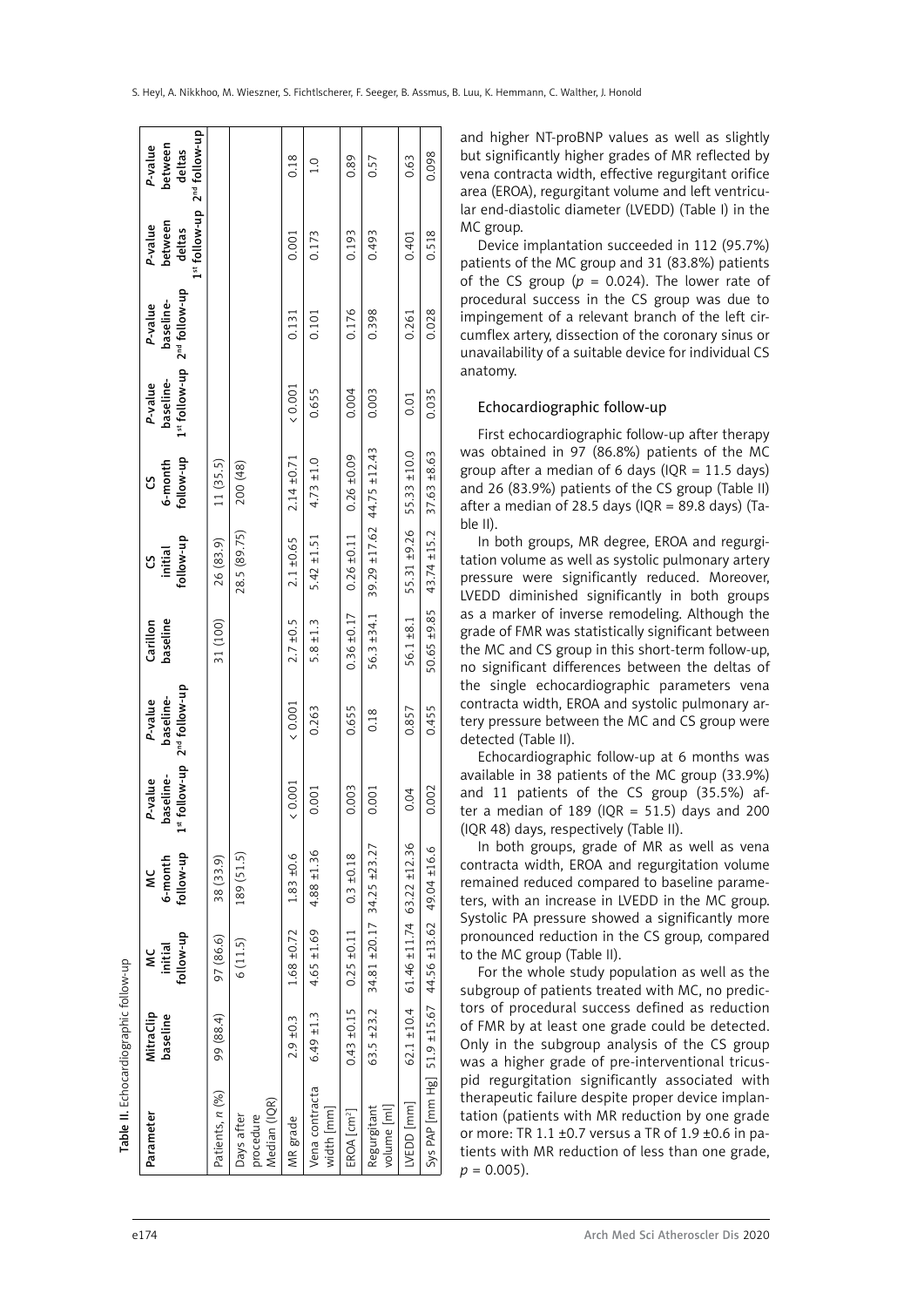## Survival during follow-up

Within 12 months after therapy, 14 patients of the CS group and 73 patients of the MC group died, accounting for a 1-year mortality of 45.2% and 65.2%, respectively (Figure 1).

During follow-up of up to 5 years, survival curves diverged significantly, with a median survival of 1.66 years in the MC group and 3.92 years in the Carillon group,  $p = 0.01$  in log rank testing. Five-year survival rates were 0% in the MC group and 6.5% in the Carillon group.

Univariate analysis of baseline demographic parameters and survival revealed that end stage renal disease necessitating hemodialysis was significantly associated with adverse outcome in the MC group. Only 2 of the 10 MC patients with hemodialysis at baseline reached median survival, whereas 8 patients died before ( $p = 0.057$ ).

In multivariate analysis including all parameters significantly different between the Carillon and MitraClip groups at baseline, only left ventricular end-diastolic diameter persisted as an independent predictor of mortality during follow-up (hazard ratio = 1.06, 95% confidence interval:  $1.015-1.056$ ,  $p = 0.012$ ).

## Discussion

This is the first study to describe the differential effects of MC or CS on the degree of functional mitral regurgitation and long-term survival in an unselected, non-randomized all-comers population. However, due to the limitations described below, its contribution is predominantly hypothesis-generating.

Our study cohort displays similar characteristics comparable to populations of FMR patients examined in large contemporary randomized trials [9, 10]. Moreover, the reduction of MR severity corresponds to the therapeutic effects of both devices described before [9, 14].

Due to the limited number of follow-up examinations, we cannot provide a complete course of FMR grade especially for the CS group, which might be of particular interest as the CS system is well described to bear later responsiveness in FMR reduction, potentially dependent on the angle between the coronary sinus and mitral valve plane [17].

The 1-year mortality rates of 45.2% and 65.2% in the CS and MC groups of our study are higher than all-cause mortality seen in COAPT with 19.1% in the device group and 23.2% in the control group. A recent analysis of pooled Carillon data reports 83.6% 1-year survival and 56.2% survival after 4 and 5 years [18].

This difference in mortality can only partially be explained by the introduction of angioten-

sin receptor neprilysin inhibitor (ARNI) for pharmacological therapy in contemporary heart failure patients [19–21], its effects on FMR [22] or emerging usage of defibrillator/resynchronization therapy [23]. However, a mean EuroSCORE II [24] of 10.7 in patients with pronounced left ventricular remodeling reflected by a mean LVEF of 37% and a mean LVEDD of 61 mm with FMR grade 3 displays a cardiac high-risk collective at the time of treatment between 2013 and 2018 that might not have been included in a contemporary randomized trial.

The striking difference in all-cause mortality between the MC and CS groups during the longterm follow-up has to be interpreted with caution. As pointed out before, only limited numbers of follow-up echocardiographic examinations are available (Table II). In a subset of CS patients  $(n = 9)$  with long-term follow-up up to 2 years, FMR remained reduced to an average MI grade of 1.94 ±0.63. We cannot provide similar follow-up data for the MC group. As the vast majority of MC and CS patients did not undergo prespecified echocardiographic long-term follow-up, we cannot exclude that a substantial proportion of patients from any therapy group deteriorated in FMR grade over time with a potential adverse impact on survival. Due to the limited follow-up in our cohort, we cannot reproduce the beneficial impact of successful CS therapy within short-term follow-up on long-term survival as recently described [18]. However, in multivariate analysis, left ventricular end diastolic diameter persisted as an independent predictor of mortality, indicating that the differences in mortality are mainly driven by selection bias of patients, with more pronounced heart failure in the MC group.



Figure 1. Kaplan-Meier plot of cumulative survival in years for the MitraClip group (green line) and Carillon group (blue line). Log rank *p* was 0.001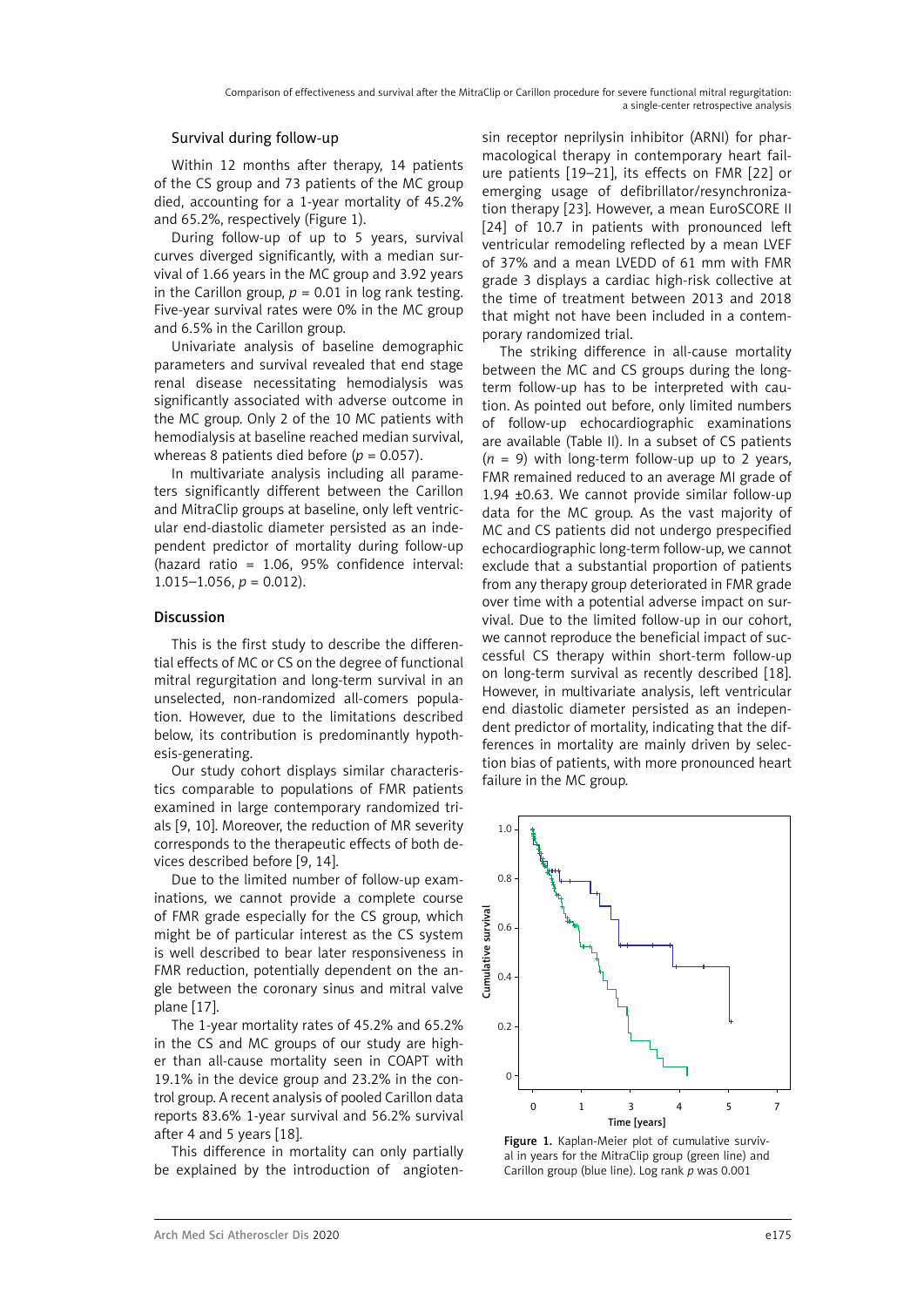This study bears a number of substantial limitations to be taken into account when interpreting the data:

Due to the retrospective design of the study with uncoordinated echocardiographic follow-up, we were not able to provide full information about the course of mitral regurgitation after therapy in all patients for both groups. Allocation of patients to either MC or CS was not randomized but based on operators' choice, potentially influenced by personal experience and facilities' capacity for either MC or CS at the time of therapy. Both therapy groups included patients first to be treated with MC and CS at the institution. We can therefore not exclude that contemporary patients might benefit more from therapy as the learning curve for either therapy has to be taken into account for procedural success.

The impact of both therapies on the degree and course of heart failure is an important issue. Due to the lack of data, we are not able to provide important heart failure parameters such as NYHA class, NT-proBNP levels or 6-minute walking tests during follow-up.

We can only provide overall mortality and have no insights into the causes of death, especially cardiovascular mortality. The sample size of the study population does not allow robust conclusions about the differential impact on mortality by the examined treatments for MR.

In conclusion, the less invasive Carillon approach appears to bear comparable beneficial short-term effects on the grade of FMR and LV remodeling and a comparable 1-year survival outcome, compared to the MitraClip.

As interventional mitral valve therapies are emerging, differential effects and long-term clinical and survival efficacies of evidence-based device therapies such as the MitraClip and Carillon have to be investigated in properly randomized upcoming clinical trials.

### Conflict of interest

The authors declare no conflict of interest.

References

- 1. Falk V, Baumgartner H, Bax JJ, et al. 2017 ESC/EACTS VHD Guidelines. Eur J Cardiothorac Surg 2017; 52: 616-64.
- 2. Goliasch G, Bartko PE, Pavo N, et al. Refining the prognostic impact of functional mitral regurgitation in chronic heart failure. Eur Heart J 2018; 39: 39-46.
- 3. De la Espriella R, Santas E, Miñana G, et al. Functional mitral regurgitation predicts short-term adverse events in patients with acute heart failure and reduced left ventricular ejection fraction. Am J Cardiol 2017; 120: 1344-8.
- 4. Tamargo M, Obokata M, Reddy YNV, et al. Functional mitral regurgitation and left atrial myopathy in heart

failure with preserved ejection fraction. Eur J Heart Fail 2020; 22: 489-98.

- 5. Abe Y, Takahashi Y, Shibata T. Functional mitral regurgitation, updated: ventricular or atrial? J Echocardiogr 2020; 18: 1-8.
- 6. Deferm S, Bertrand PB, Verbrugge FH, et al. Atrial functional mitral regurgitation: JACC review topic of the week. J Am Coll Cardiol 2019; 73: 2465-76.
- 7. Feldman T, Kar S, Rinaldi M, et al. Percutaneous mitral repair with the mitraclip system. safety and midterm durability in the initial EVEREST (Endovascular Valve Edge-to-Edge REpair Study) cohort. J Am Coll Cardiol 2009; 54: 686-94.
- 8. Glower DD, Kar S, Trento A, et al. Percutaneous mitral valve repair for mitral regurgitation in high-risk patients: results of the EVEREST II study. J Am Coll Cardiol 2014; 64: 172-81.
- 9. Stone GW, Lindenfeld J, Abraham WT, et al.; COAPT Mitraclip. Transcatheter mitral-valve repair in patients with heart failure. N Eng J Med 2018; 379: 2307-18.
- 10. Obadia JF, Messika-Zeitoun D, Leurent G, et al.; MITRA FR Mitraclip. Percutaneous repair or medical treatment for secondary mitral regurgitation. N Engl J Med 2018; 379: 2297-306.
- 11. Siminiak T, Firek L, Jerzykowska O, et al. Percutaneous valve repair for mitral regurgitation using the Carillon(trademark) Mitral Contour System. Description of the method and case report. Kardiol Pol 2007; 65: 272-8.
- 12. Lipiecki J, Siminiak T, Sievert H, et al. Coronary sinus-based percutaneous annuloplasty as treatment for functional mitral regurgitation: the TITAN II trial. Open Heart 2016; 3: e0000411.
- 13. Nickenig G, Hammerstingl C, Schueler R, et al. Transcatheter mitral annuloplasty in chronic functional mitral regurgitation: 6-month results with the cardioband percutaneous mitral repair system. JACC Cardiovasc Interv 2016; 9: 2039-47.
- 14. Witte KK, Lipiecki J, Siminiak T, et al. a randomized sham-controlled study of percutaneous mitral annuloplasty in functional mitral regurgitation. JACC Hear Fail 2019; 7: DOI: 10.1016/j.jchf.2019.06.011.
- 15. Baldus S, Kuck KH, Rudolph V, et al. Interventional therapy for AV valve disease – focus on mitral valve regurgitation: position paper of the German Cardiac Society. Kardiologe 2018; 12: 128-44.
- 16. Lancellotti P, Tribouilloy C, Hagendorff A, et al. Recommendations for the echocardiographic assessment of native valvular regurgitation: an executive summary from the European Association of Cardiovascular Imaging. Eur Heart J Cardiovasc Imaging 2013; 14: 611-44.
- 17. Rottländer D, Schneider T, Degen H, Laufenberg M, Chatrou M, Haude M. Coronary sinus to mitral valve annulus topography and response to the percutaneous coronary sinus-based mitral valve contour system. EuroIntervention 2019; 15: 923-6.
- 18. Lipiecki J, Kaye DM, Witte KK, et al. Long-term survival following transcatheter mitral valve repair: pooled analysis of prospective trials with the Carillon device. Cardiovasc Revasc Med 2020; doi: 10.1016/j.carrev. 2020.02.012.
- 19. McMurray JJV, Packer M, Desai AS, et al. Angiotensin– neprilysin inhibition versus enalapril in heart failure. N Engl J Med 2014; 371: 993-1004.
- 20. Lamas GA, Mitchell GF, Flaker GC, et al. Clinical significance of mitral regurgitation after acute myocardial infarction. Circulation 1997; 96: 827-33.
- 21. Yancy CW, Jessup M, Bozkurt B, et al. 2017 ACC/AHA/ HFSA Focused Update of the 2013 ACCF/AHA Guideline